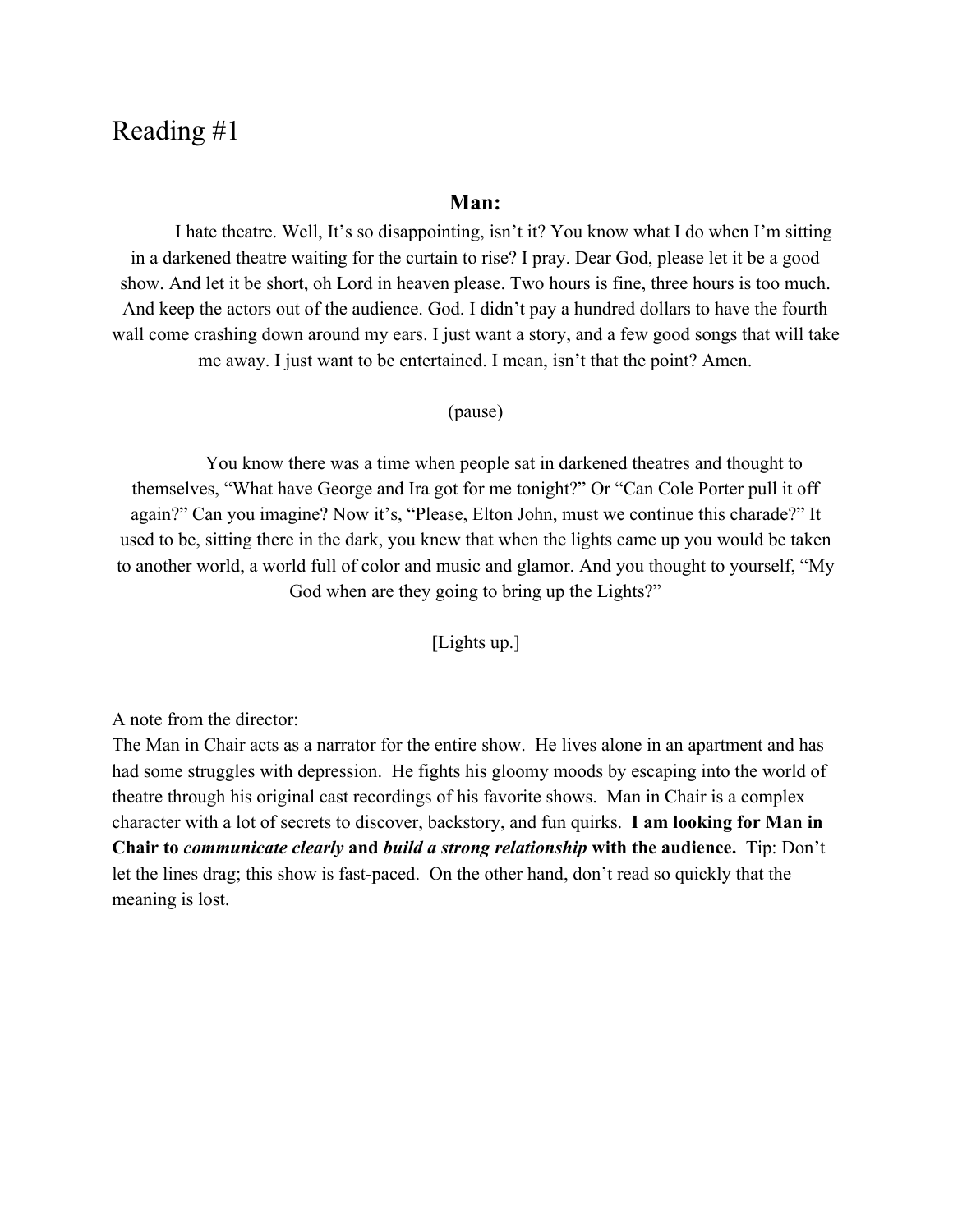Reading #2

# **Superintendent**

Hi.

Hello.

## **Man**

# **Superintendent**

Your lights are out.

Yes.

# **Superintendent**

**Man**

**Man**

Yea, we had to shut the power off because we're replacing the breaker panel in the basement.

Yes.

# **Superintendent**

So, we replaced it, but when we turned the power off the breakers in all the apartments tripped.

Yes.

# **Superintendent**

That's what happened. It's normal.

Yes.

# **Superintendent**

**Man**

So, I got to rest your breakers.

## **Man**

# **Man**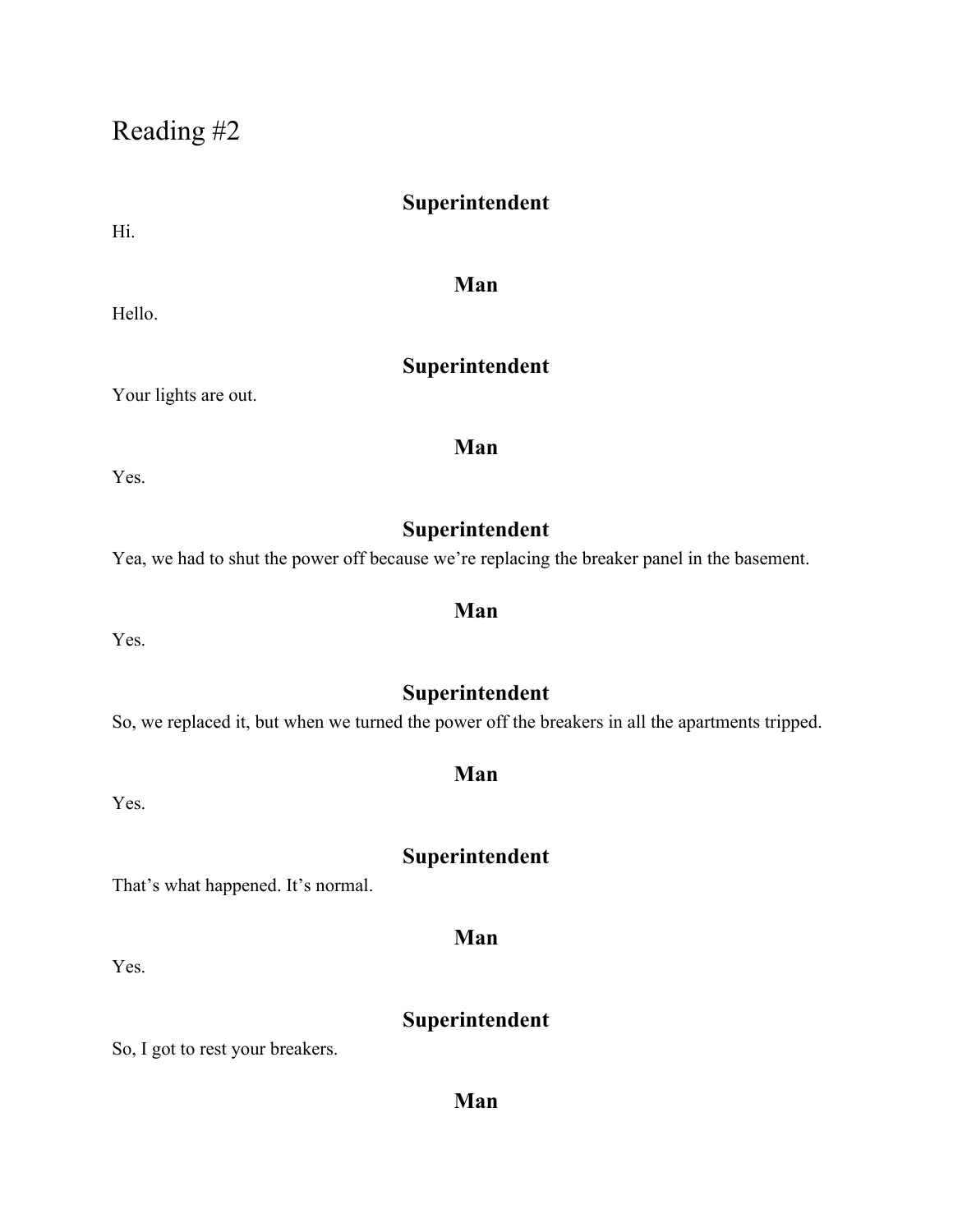Now?

## **Superintendent**

It'll only take a second.

#### **Man**

Alright, alright, alright.

*The two flashlights move across the stage*

# **Superintendent**

Because I tried calling you earlier before, but there was no answer.

#### **Man**

Oh, I've been having problems with the phone.

# **Superintendent**

Here We go.

*The superintendent switches the power back on, the lights come on revealing the cast, the music roars back.*

#### **All**

SKY!

*The man quickly takes the needle of the record.*

## **Superintendent**

What was that?

### **Man**

Um, it was a record.

#### **Superintendent**

What kind of music was that?

#### **Man**

It was just music, It was a show. You know, a musical.